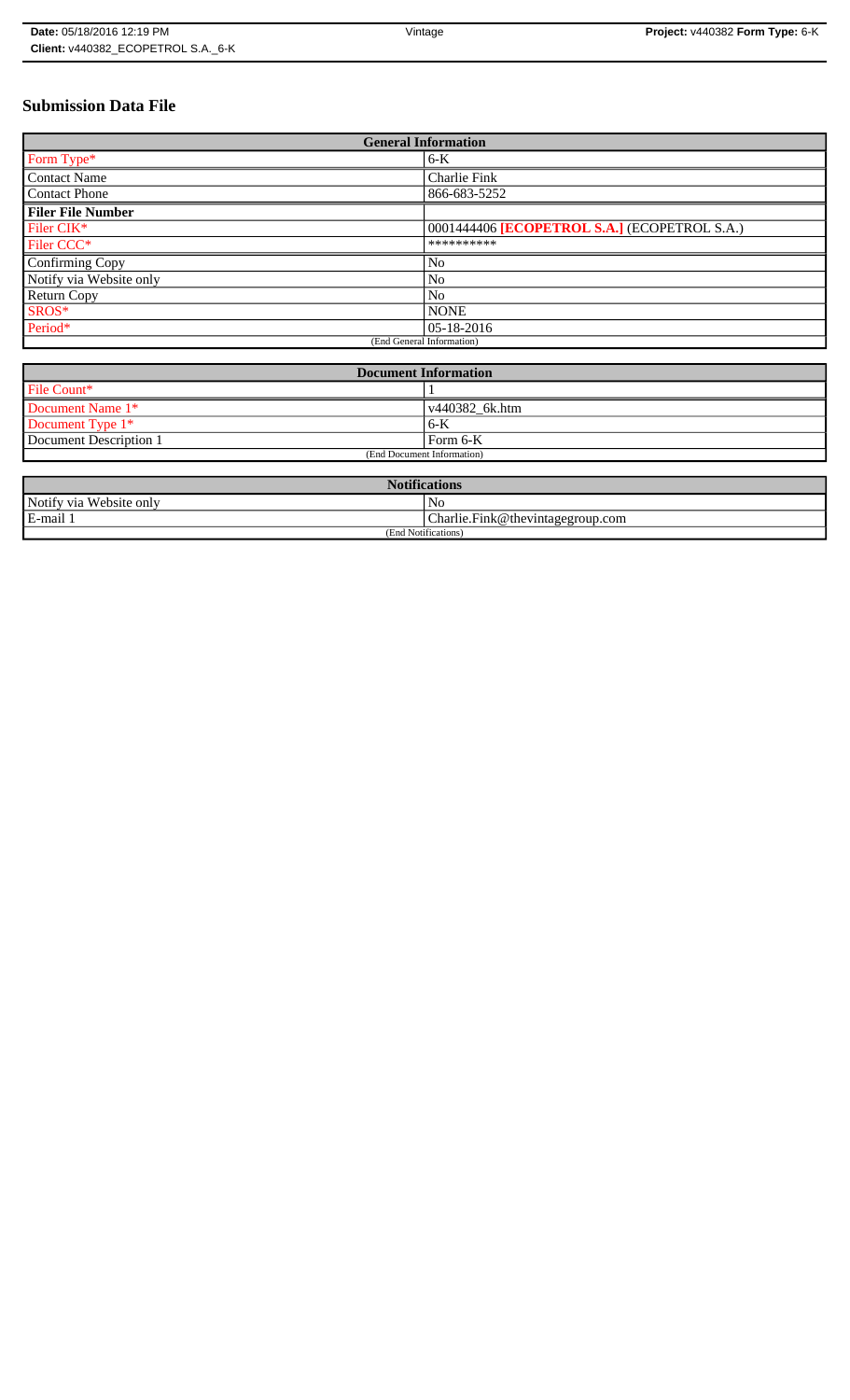#### **UNITED STATES SECURITIES AND EXCHANGE COMMISSION Washington, D.C. 20549**

#### **FORM 6-K**

#### **REPORT OF FOREIGN PRIVATE ISSUER PURSUANT TO RULE 13a-16 OR 15d-16 UNDER THE SECURITIES EXCHANGE ACT OF 1934**

For the month of May, 2016 Commission File Number 001-34175

ECOPETROL S.A.

(Exact name of registrant as specified in its charter)

N.A.

(Translation of registrant's name into English)

COLOMBIA

(Jurisdiction of incorporation or organization)

Carrera 13 No. 36 – 24

BOGOTA D.C. – COLOMBIA

(Address of principal executive offices)

Indicate by check mark whether the registrant files or will file annual reports under cover of Form 20-F or Form 40-F.

Form 20-F  $\boxtimes$  Form 40-F  $\Box$ 

Indicate by check mark if the registrant is submitting the Form 6-K in paper as permitted by Regulation S-T Rule 101(b)(1)

 $Yes \Box$  No  $\boxtimes$ 

Indicate by check mark if the registrant is submitting the Form 6-K in paper as permitted by Regulation S-T Rule 101(b)(7)

 $Yes \Box$  No  $\boxtimes$ 

Indicate by check mark whether the registrant by furnishing the information contained in this form is also thereby furnishing the information to the Commission pursuant to Rule 12g3-2(b) under the Securities Exchange Act of 1934.

 $Yes \Box$  No  $\overline{\boxtimes}$ 

If "Yes" is marked, indicate below the file number assigned to the registrant in connection with Rule 12g3-2(b): 82- N/A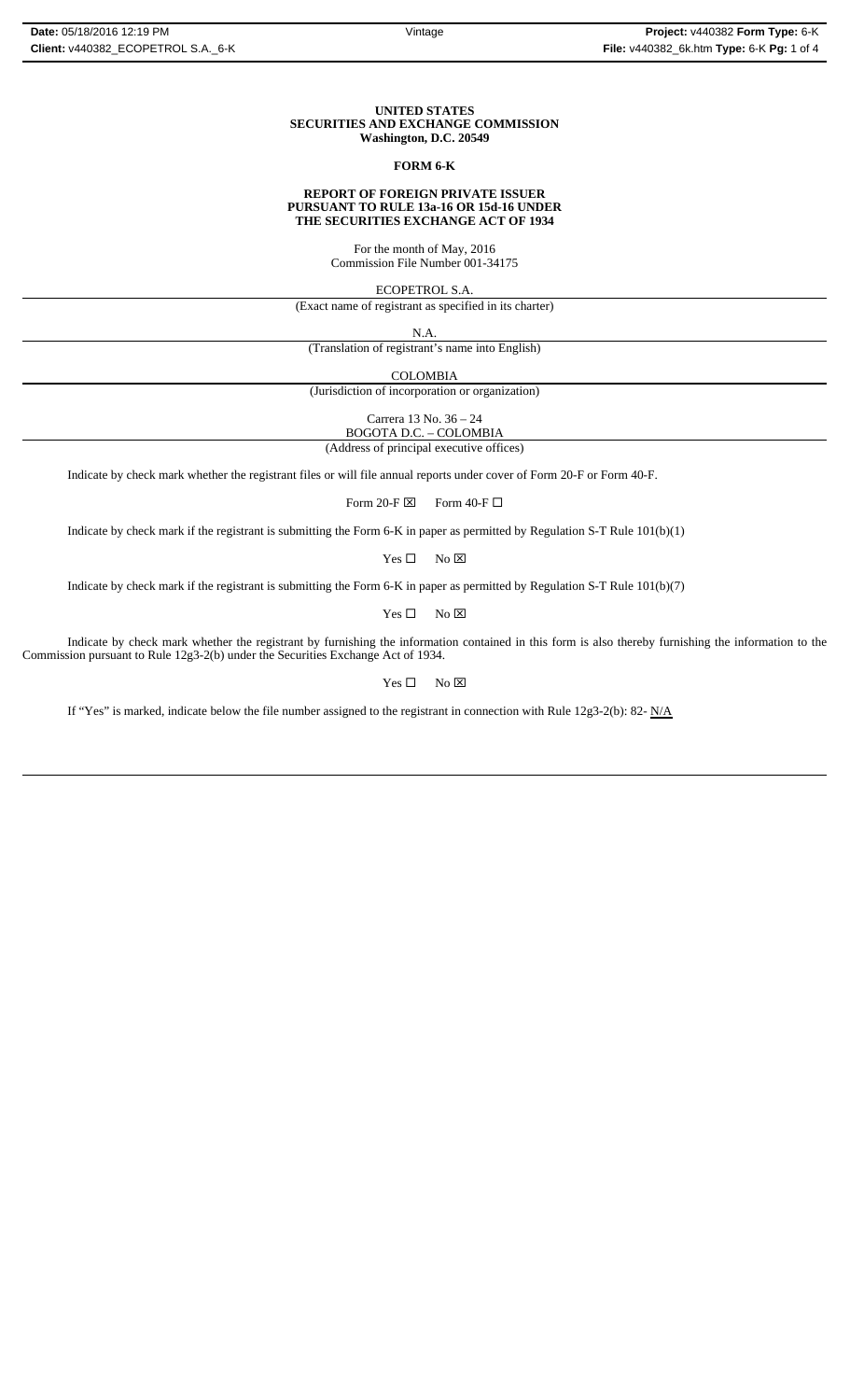#### **Ecopetrol Continues to Finance its 2016 Investment Plan, Achieving Approximately 50% of its Planned Financing Needs for 2016 through an International Bilateral Loan of US\$300 Million, with a 5 Year Tenor and variable Interest Rate of LIBOR + 140 Basis Points**

Ecopetrol S.A. (BVC: ECOPETROL; NYSE: EC) ("Ecopetrol" or the "Company") reports that, on May 16, 2016, it entered into a bilateral credit agreement for US\$300 million with *Export Development Canada* (EDC), an export promotion agency of the government of Canada. The loan has a five year tenor, with interest payable semiannually at a rate of LIBOR + 140 basis points, and does not require guarantees, nor is it associated with the execution of a particular project by the Company. The terms and conditions of the facility are similar to the syndicated international credit agreement that Ecopetrol entered into in February of 2015.

The Company has fulfilled the procedures and approvals required by the relevant government authorities in Colombia, including receipt of Authorization Resolution No. 1303 of May 10, 2016 from the Ministry of the Finance and Public Credit.

With this loan, Ecopetrol has achieved approximately 50% of its financing needs for 2016, ratifying market confidence in the Company, its ability to diversify its investor base and sources of funding under competitive conditions.

The resources from the loan will be used to finance the 2016 investment plan and for general corporate purposes.

## **Bogota, May 18, 2016**

-----------------------------------------

*Ecopetrol is the largest company in Colombia and is an integrated oil & gas company; it is among the top 50 oil companies in the world and among the four top ones in Latin America. Besides Colombia - where it generates over 60% of the national production - it has exploration and production activities in Brazil, Peru & the US (Gulf of Mexico). Ecopetrol owns the largest refinery in Colombia and most of the pipeline and multi-product pipeline network in the country, and is significantly increasing its participation in bio-fuels.*

*This release contains statements that may be considered forward looking statements within the meaning of Section 27A of the U.S. Securities Act of 1933 and Section 21E of the U.S. Securities Exchange Act of 1934. All forward-looking statements, whether made in this release or in future filings or press releases or orally, address matters that involve risks and uncertainties, including in respect of the Company's prospects for growth and its ongoing access to capital to fund the Company's business plan, among others. Consequently, changes in the following factors, among others, could cause actual results to differ materially from those included in the forward-looking statements: market prices of oil & gas, our exploration and production activities, market conditions, applicable regulations, the exchange rate, the Company's competitiveness and the performance of Colombia's economy and industry, to mention a few. We do not intend, and do not assume any obligation to update these forward-looking statements.*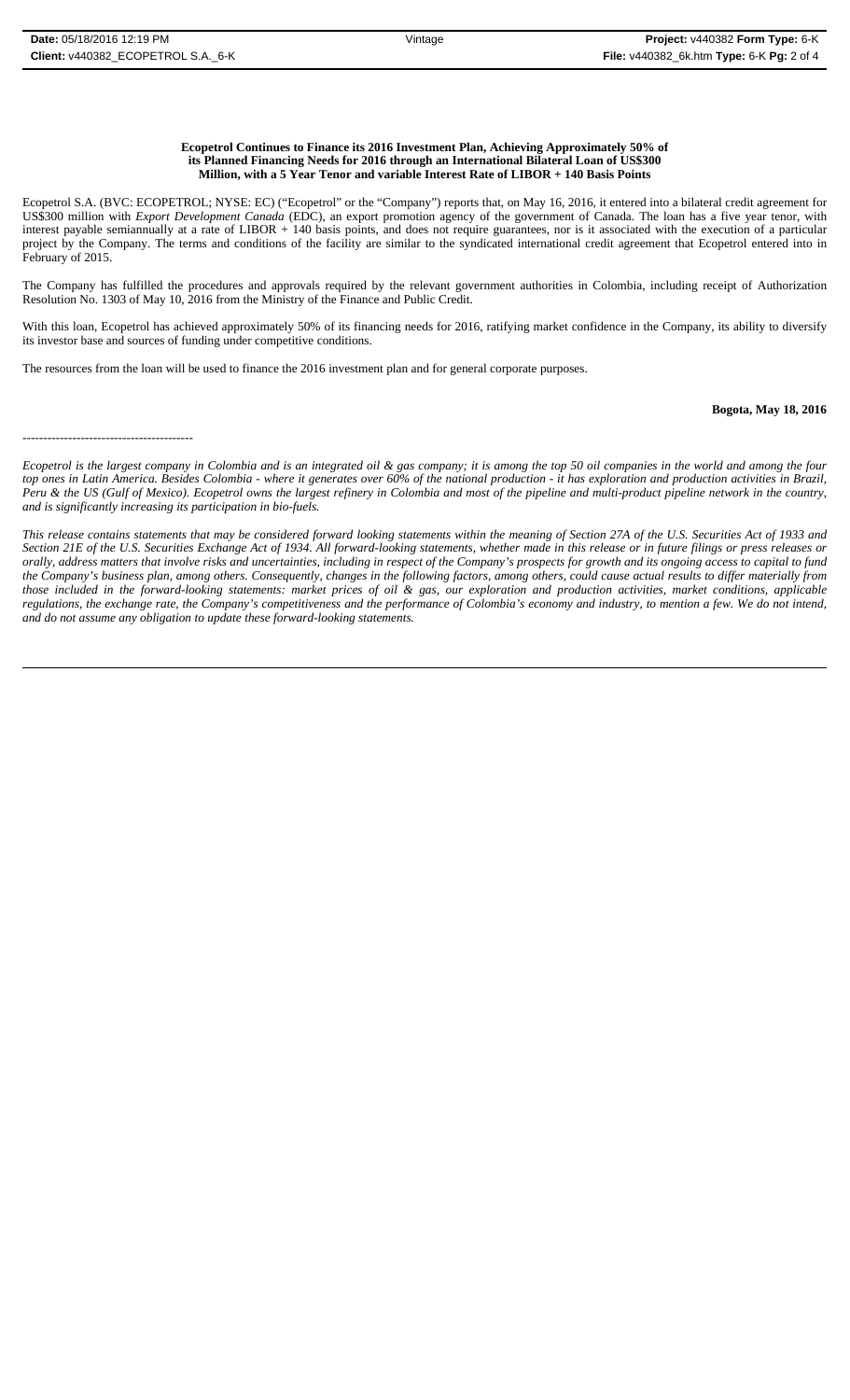#### **For further information, please contact:**

**Head of Corporate Finance and Investor Relations (A)** Lina María Contreras Mora Phone: (+571) 234 5190 E-mail: *investors@ecopetrol.com.co* 

### **Media Relations (Colombia)**

Jorge Mauricio Tellez Phone: + 571-234-4329 e-mail: mauricio.tellez@ecopetrol.com.co